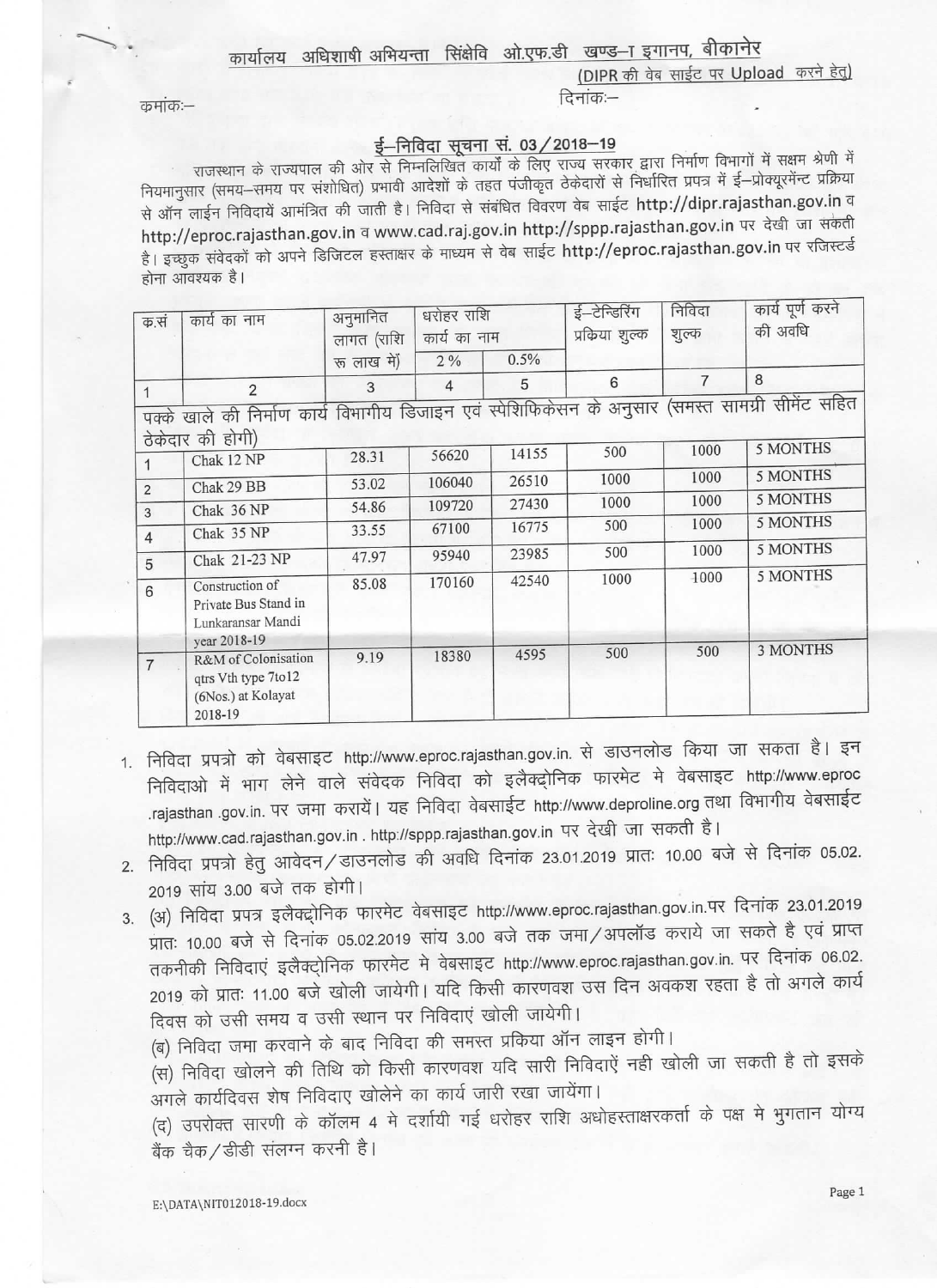- 4. कार्य करने हेतु कार्य स्थल उपलब्ध है।
- 5. कार्यो से संबधित निविदा प्रपत्र को किसी भी कार्य दिवस मे दिनांक 23.01.2019 प्रातः 10.00 बजे से दिनांक 05.02.2019 सांय 3.00 बजे तक देखा जा सकता है।
- 6. निविदादाता द्वारा निविदा शुल्क/धरोहर राशि डिमाण्ड ड्ाफट के रूप मे दिनांक 05.02.2019 को सायं 6.00
- 7. यदि संवेदक का नजदीकी रिश्तेदार (प्रथम रक्त समबन्धी व उनके पति/पत्नि) कार्य से संबधित वृत अथवा खण्ड मे खण्डीय लेखाकार अथवा सहायक अभियन्ता से लेकर अधीक्षण अभियन्ता स्तर का किसी भी स्तर पर पदस्थापित हो उसके कार्य पर नियुक्त करने पर प्रतिबन्ध रहेंगा।
- 8. राज्य सरकार मे किसी भी अभियात्रिकी विभाग मे किसी भी इंजीनियर अथवा इंजीनियरिंग या प्रशासनिक कार्य पर नियुक्त राजपत्रित अधिकारी राज्य सरकार की अनुमति के बिना सेवानिवृति के दो वर्ष तक संवेदक अथवा उसके कर्मचारी के रूप मे कार्य नही कर सकेगें। यदि संवेदक अथवा उसके कर्मचारियो मे कोई ऐसा व्यक्ति जिसने राज्य सरकार की उक्त लिखित अनुमति निविदा जमा कराने से पहले अथवा संवेदक के यहां सेवा लेने से पहले अनुमति नही ली है तो अनुबन्ध रदद् किया जा सकेंगा।
- 9. निविदादाता इन प्रपत्रो को डाउनलोड कर सकते है। निविदादाता द्वारा निविदा शुल्क डिमाण्ड ड्राफट के रूप मे इस कार्यालय मे निर्धारित तिथि तक जमा करवाना आवश्यक है।
- 10. किसी भी निविदा को स्वीकार करने एवं बिना कारण बताए निरस्त करने के समस्त अधिकार सक्षम
- 11. आर.पी.डब्लयू ए-100 की समस्त शर्ते मान्य होगी।

12. संवेदक द्वारा उक्त कार्यो के लिए निर्धारित मशीनरी एवं साज समान जो निविदा की स्पेशल कन्डीशन मे वर्णित है को स्वयं के पास होने या किराये पर लेने का प्रमाण प्रत्र देना होगा। 13. कार्य पूर्ण करने की अवधि मे मानसून अवधि सम्मलित है।

14. कार्य का दोश निवारण एवं उनके सुधार (डिफेक्ट लाइबिलिट पीरियड) का उत्तरदायित्व कार्य पूर्णता के पश्चात एक पूरी वर्षा की समाप्ति या कार्य पूर्ण करने की अवधि के तिथि के 6 मास पश्चात तक जो भी

- 15. निविदा खोलने की दिनांक से निविदा स्वीकृत हेतु मान्य अवधि तक यदि निविदादाता अपनी निविदा में कोई संषोधन करता है अथवा निविदा वापिस लेता है तो उसकी धरोहर राशि जब्त कर ली जावेंगी।
- 16. वित्त विभाग के आदेश संख्या एफ-1 एफ.डी/जीएफएण्डएआर/2007 दिनांक 30.09.2011 (सर्कुलर नं. 19/2011) के अनुसार रू. 500/–, 1000/– रूपये की राशि अतिरिक्त प्रकिया शुल्क डिमाण्ड ड्मफट के रूप मे देय होंगी। यह डिमाण्ड डा़फट मैनेजिंग डायरेक्टर आर.आई.एस.एल. के पक्ष मे जयपुर मे भुगतान योग्य होना चाहिए।
- 17. ई–टेण्डिरिंग के लिए निविदादाता हेतु निर्देश

.<br>(अ) इन निविदाओ में दिलचस्पी लेने वाले निविदादाता निविदा प्रपत्रो को इन्टरनेट साइट http://www.eproc.rajasthan.gov.in.से डाउनलोड कर सकते है।

(ब) निविदा में भाग लेने वाले निविदादातो को इन्टरनेट साईट http://www.eproc.rajasthan. gov.in. पर ्<br>रजिस्टर करवाना होगा। ऑनलाइन निविदा मे भाग लेने के लिए डिजिटल सर्टीफिकेट इनफोरमेषन टैकनोलोजी एक्ट–2000 के तहत प्राप्त करना होगा। जो इलैक्ट्ोनिक निविदा मे साईन करने हेतु काम आयेगा। निविदादाता उपरोक्त डिजिटल सर्टीफिकेट सीसीए द्वारा स्वीकृत एजेंसी से प्राप्त कर सकते है। जिन निविदाताओं के पास पूर्व में वैध डिजिटल सर्टिफिकेट है, नया डिजिटल सर्टिफिकेट लेने की

(स) निविदादाताओ का निविदा प्रपत्र इलैक्ट्रोनिक फारमेट मे उपरोक्त वैबसाइट पर डिजिटल साईन के .<br>साथ प्रस्तुत करना होगा। जिसके प्रस्ताव डिजिटल साईन के साथ नही होगें उनके प्रस्ताव स्वीकार नही किये जायेंगें। कोई भी प्रस्ताव अकेले भौतिक फार्म मे स्वीकार नही होगा। (द) ऑनलाइन निविदा निर्धारित दिनांक एवं समय पर उपरोक्त कम सं. 3 के अनुसार खोली जायेगी।

E:\DATA\NIT012018-19.docx